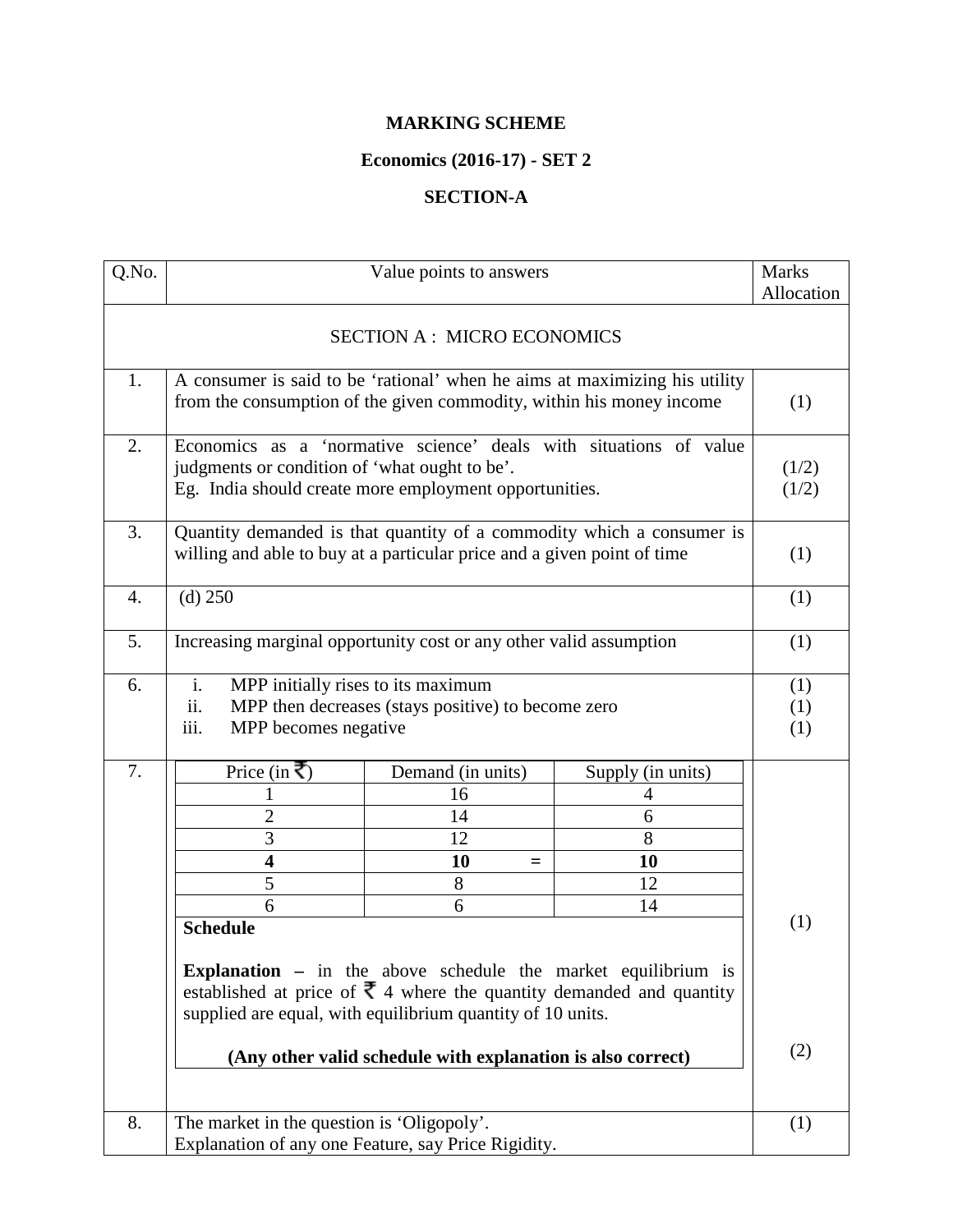|        | Price rigidity is the tendency of oligopolistic firms to stick to the ongoing<br>price of the product, with a view to avoid any sort of price war.                                                                                                                                                                                                                                                                    | (2) |
|--------|-----------------------------------------------------------------------------------------------------------------------------------------------------------------------------------------------------------------------------------------------------------------------------------------------------------------------------------------------------------------------------------------------------------------------|-----|
|        | <b>OR</b>                                                                                                                                                                                                                                                                                                                                                                                                             |     |
|        | Indeterminateness of Demand Curve: In an Oligopoly form of market no<br>single firm can predict its prospective sales with perfection. This is because<br>any given change in the price/output decision by a rival firm would initiate<br>a series of actions, reactions and counter actions by others. Therefore there<br>is no certain nature and position of demand curve under this form of market<br>for a firm. | (3) |
|        |                                                                                                                                                                                                                                                                                                                                                                                                                       |     |
| 9. (a) | $-0.3, -0.7, -0.8, -1.1.$<br>Ascending order:                                                                                                                                                                                                                                                                                                                                                                         | (1) |
|        | (minus sign only represents the inverse relation between price and quantity<br>demanded)                                                                                                                                                                                                                                                                                                                              |     |
| (b)    |                                                                                                                                                                                                                                                                                                                                                                                                                       |     |
|        | Price (in ₹)<br>Total outlay (in $\vec{\tau}$ )<br>Quantity (in units)                                                                                                                                                                                                                                                                                                                                                | (2) |
|        | 50<br>18<br>900                                                                                                                                                                                                                                                                                                                                                                                                       |     |
|        | 1300<br>100<br>13                                                                                                                                                                                                                                                                                                                                                                                                     |     |
|        | CONCLUSION: The given data shows an inverse relation between Px                                                                                                                                                                                                                                                                                                                                                       | (1) |
| 10.    | and Total outlay, thus as per the total expenditure method, $Ed > 1$ .<br>Out of the given options, (B) is incorrect. Indifference Curves have a                                                                                                                                                                                                                                                                      |     |
|        | property that two ICs cannot intersect.<br>Suppose, there are any two ICs intersecting each other. As per the<br>figure<br>$A = C$ ( on IC1)<br>$D = E$ (on IC2)<br>But if we see the peculiarity of point B (the point of intersection), this<br>would result into absurd situation of $A=C=B \& D=C=B$ , which is not<br>possible, as they are violating the basic definition of the Indifference<br>Curves.        |     |
|        |                                                                                                                                                                                                                                                                                                                                                                                                                       | (3) |
|        |                                                                                                                                                                                                                                                                                                                                                                                                                       |     |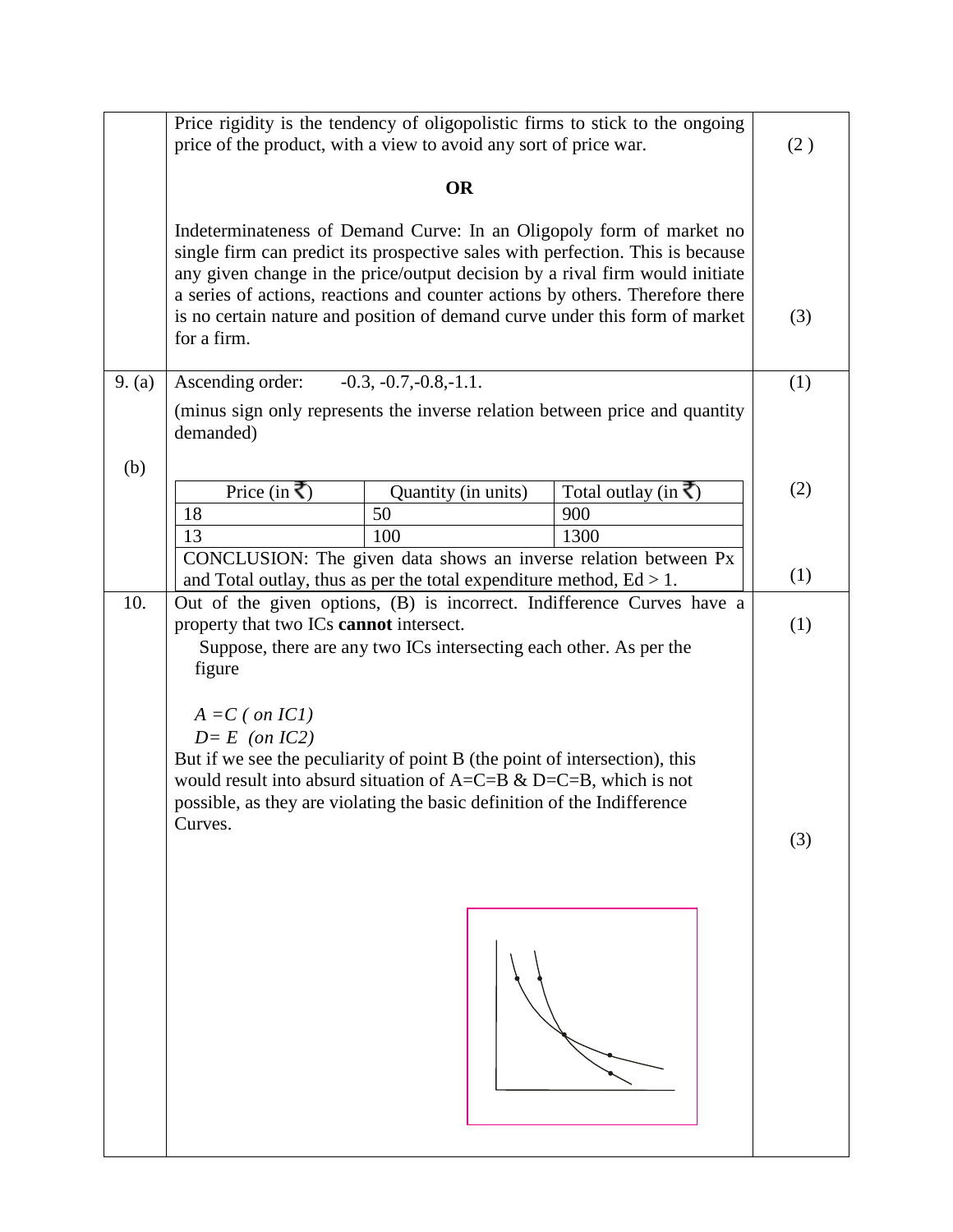|     | <b>OR</b><br>(a) $PxQx + PyQy = M$<br>$25Qx + 10Qy = 250$                                                                                                                                                                                                                                                                       | (1) |
|-----|---------------------------------------------------------------------------------------------------------------------------------------------------------------------------------------------------------------------------------------------------------------------------------------------------------------------------------|-----|
|     | (b) Slope of Budget Line = (-) $Px/Py = (-25/10) = (-2.5)$                                                                                                                                                                                                                                                                      | (1) |
|     | (c) If Qy is to be Zero<br>$25Qx + 10Qy = 250$<br>$25Qx + 10(0) = 250$<br>$Qx = 250/25 = 10$ units                                                                                                                                                                                                                              | (1) |
|     | (d) If Py falls the consumer will be able to buy more of good Y in the<br>same money income pushing the Y-intercept of the Budget Line<br>away from origin, keeping the X-intercept constant. (shifts<br>outwards)                                                                                                              | (1) |
| 11. | The <b>marginal opportunity cost</b> can be defined as the ratio of number<br>of units of a good sacrificed to produce an additional unit of another<br>good. It is also known as <b>Marginal Rate of Transformation (MRT).</b>                                                                                                 | (1) |
|     | Marginal opportunity cost of a good in terms of the other good can be<br>estimated as:<br>MOC = $\Delta$ loss of output of good Y = $\Delta$ Y = Y2-Y1<br>(MRT) $\Delta$ gain of output of good X $\Delta$ X<br>$X2-X1$                                                                                                         | (1) |
|     | Marginal opportunity signifies the rate of sacrifice of good Y                                                                                                                                                                                                                                                                  |     |
|     | Combinations<br>Good X<br>Good Y<br><b>MOC</b><br>20<br>A<br>1<br>$\overline{\phantom{0}}$<br>$\overline{2}$<br>18<br>B<br>$\overline{2}$                                                                                                                                                                                       |     |
|     | $\overline{C}$<br>3<br>3<br>15<br>$\overline{4}$<br>$\overline{4}$<br>D<br>11                                                                                                                                                                                                                                                   | (1) |
|     | <i>Example:</i> In the given schedule, if we want to move from<br>combination A to combination B, we will produce one additional<br>unit of X, but we will have to forgo 2 units of Y. The marginal<br>opportunity cost of X in terms of Y at this stage is 2 units, similarly<br>for other combinations too can be worked out. | (1) |
| 12. | PRICE FLOOR<br>A price floor is the lowest legal price of a commodity at which it can be<br>sold, fixed by the government. Price floors are used by the government to<br>prevent prices from being too low.                                                                                                                     | (2) |
|     | The main reason for imposing the price floor policy is the welfare of the<br>producers / farmers.<br>Eg the minimum wages, minimum support price                                                                                                                                                                                | (2) |
|     | Consequence:                                                                                                                                                                                                                                                                                                                    |     |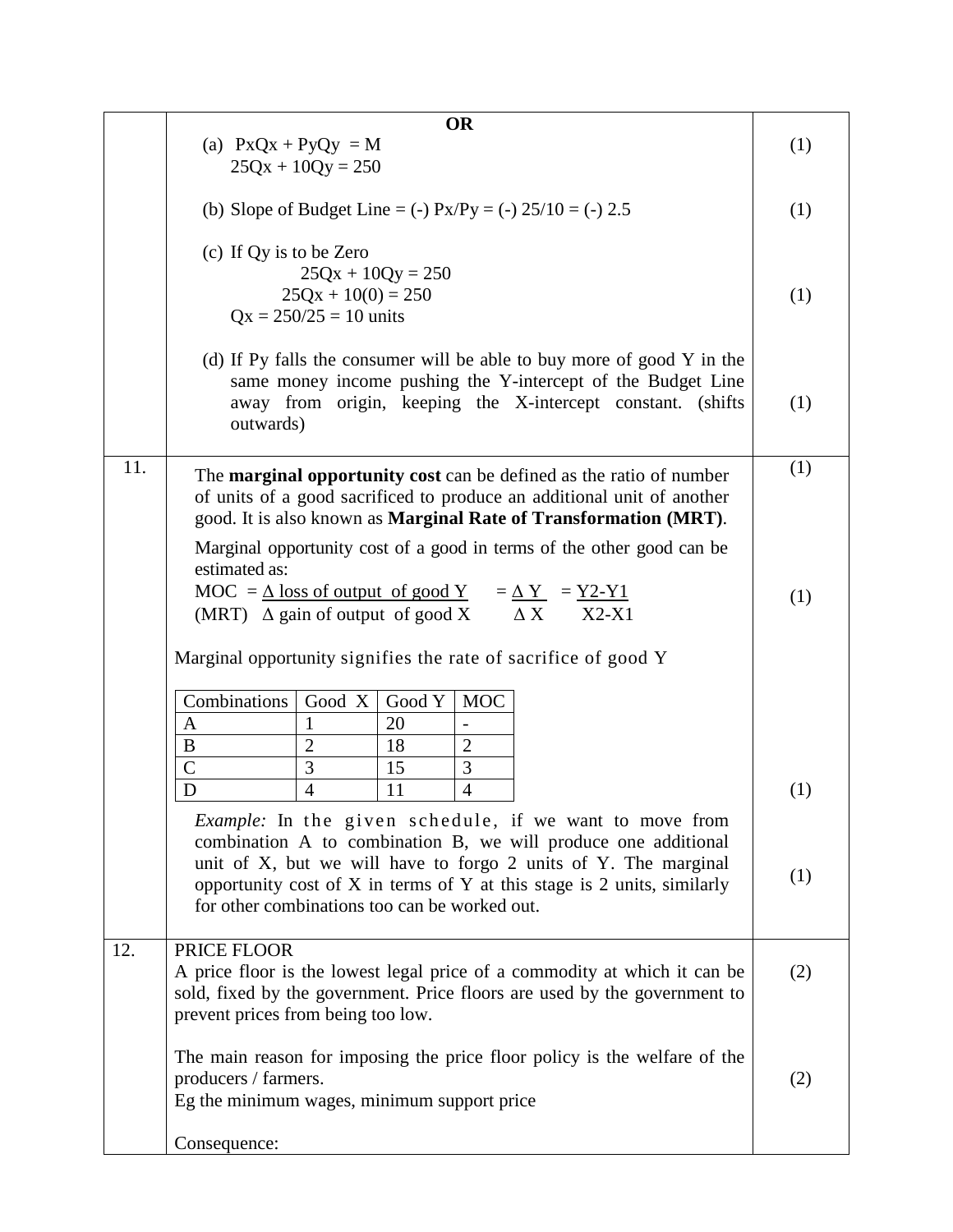|             | <b>Buffer Stock:</b> In order to maintain the minimum support price, the<br>government may have to build buffer stocks to enable producers to dispose<br>of their surplus stocks. The government purchases the surplus stocks<br>available with the farmers/producers; these stocks are released in case<br>the production of the supported commodity suffers.                                                                                                                             | (2) |
|-------------|--------------------------------------------------------------------------------------------------------------------------------------------------------------------------------------------------------------------------------------------------------------------------------------------------------------------------------------------------------------------------------------------------------------------------------------------------------------------------------------------|-----|
|             | <b>OR</b>                                                                                                                                                                                                                                                                                                                                                                                                                                                                                  |     |
|             | PRICE CEILING<br>Price ceiling means the maximum limit that the government imposes on<br>the price of a commodity. Price ceilings are used by the government to<br>prevent prices from being too high.                                                                                                                                                                                                                                                                                     | (2) |
|             | The main reason for imposing price ceilings is to protect the interests of the<br>consumers in situations in which they are not able to afford needed<br>commodities. For example, during the recent rise in the prices of pulses.                                                                                                                                                                                                                                                         | (2) |
|             | Consequence:                                                                                                                                                                                                                                                                                                                                                                                                                                                                               |     |
|             | <b>Shortages of the commodity and Rationing:</b> In case of price ceiling the<br>quantity actually supplied in the market will shrink; as a result, a<br>large chunk of consumer's demand will go unsatisfied. To deal with such                                                                                                                                                                                                                                                           |     |
|             | a situation the government may resort to rationing of the commodity.                                                                                                                                                                                                                                                                                                                                                                                                                       | (2) |
| 13.(a)      | Es at point $L =$ Supply Curve intercept on X axis<br>Supply at point L                                                                                                                                                                                                                                                                                                                                                                                                                    | (1) |
|             | Draw a perpendicular from point L on the axis, say at $OQ$ ,                                                                                                                                                                                                                                                                                                                                                                                                                               | (1) |
|             | The intercept of the supply curve coincide with the origin.<br>Therefore, Es at point $L = OQ/QQ = 1$                                                                                                                                                                                                                                                                                                                                                                                      | (1) |
| (b)         | The given statement is correct.<br>Normal profit is defined as the minimum reward that is just sufficient to<br>keep the entrepreneur supplying his factor service Since total cost includes<br>payment made to primary inputs: land, labour, capital and enterprise, total<br>cost includes rent, wages, interest and (normal) profits.                                                                                                                                                   | (3) |
| Q.14<br>(a) | If $MUx/Px > MUy/Py$ , then it means that satisfaction of Mr. Aman, derived<br>from spending a rupee on Good X is greater than the satisfaction derived<br>from spending a rupee on Good Y.<br>Mr. Aman, will reallocate his income by substituting Good X for Good Y.<br>As the consumption of Good X increases the marginal utility derived from<br>it goes on diminishing and reverse proposition occurs for Good Y, this<br>process will continue till MUx/Px becomes equal to MUy/Py. | (3) |
| (b)         | If Py falls, $MUx/Px < MUy/Py$ , then it means that satisfaction derived from                                                                                                                                                                                                                                                                                                                                                                                                              |     |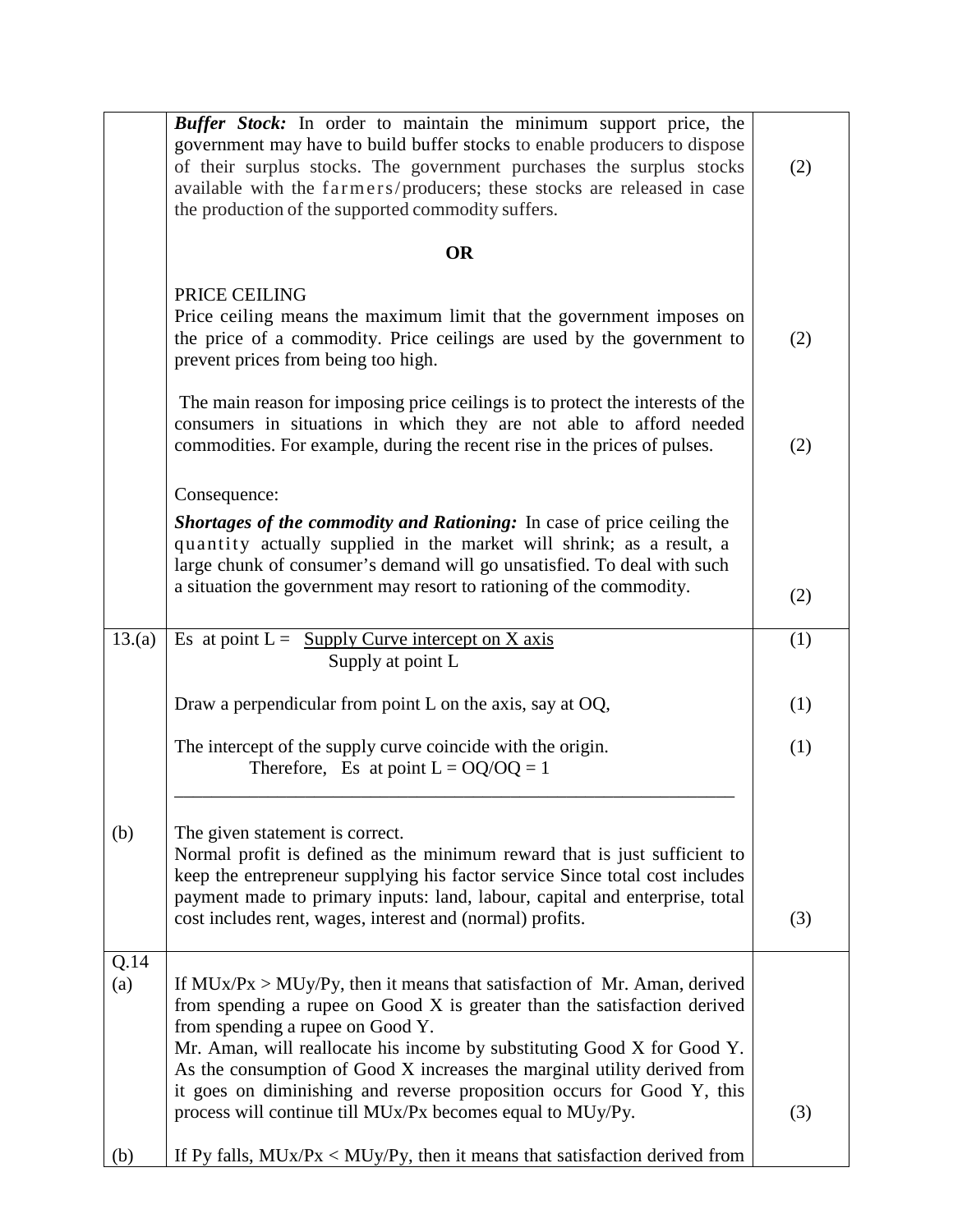|      | spending a rupee on Good X is lesser than the satisfaction derived from                                                                               |            |
|------|-------------------------------------------------------------------------------------------------------------------------------------------------------|------------|
|      | spending a rupee on Good Y.<br>Mr. Aman will reallocate his income by substituting Good Y for Good X.                                                 |            |
|      | As the consumption of Good Y increases the marginal utility derived from                                                                              |            |
|      | it goes on diminishing and reverse proposition occurs for Good X, this<br>process will continue till MUx/Px becomes equal to MUy/Py.                  |            |
|      |                                                                                                                                                       | (3)        |
| Q.15 | a) False: Since the firm under Perfect Competition is a price taker, AR                                                                               | (2)        |
|      | curve will be a straight line parallel to X-axis.                                                                                                     |            |
|      | b) True: Since TFC remains unchanged / constant.<br>c) False: When MR is falling but positive, TR will be rising.                                     | (2)<br>(2) |
|      |                                                                                                                                                       |            |
|      | (brief explanation of each)                                                                                                                           |            |
|      | <b>SECTION B: MACRO ECONOMICS</b>                                                                                                                     |            |
| Q.16 | (c) as on any point of time                                                                                                                           | (1)        |
| Q.17 | Nominal Flow/Money Flow is the flow of factor payments and payments                                                                                   | (1)        |
|      | for goods and services between households & firms.                                                                                                    |            |
| Q.18 | (i) Fiscal deficit less interest payments                                                                                                             | (1)        |
|      |                                                                                                                                                       |            |
| Q.19 | (iii) Margin Requirements                                                                                                                             | (1)        |
| Q.20 | Subsidies are the 'economic assistance' given by the government to the<br>firms and households, with a motive of general welfare.                     | (1)        |
| Q.21 | When price of foreign currency in terms of domestic currency rises in the                                                                             |            |
|      | foreign exchange market it is termed as depreciation of domestic currency.<br>Any depreciation of home currency results in increase in exports of the |            |
|      | country since it increases the global competitiveness of the goods ie                                                                                 |            |
|      | foreign countries can purchase more quantity of goods and services with the                                                                           |            |
|      | same amount of foreign currency from the domestic country. As a result                                                                                |            |
|      | exports of the domestic country rise.                                                                                                                 | (3)        |
| Q.22 | $C = 100+0.75Y$                                                                                                                                       |            |
|      | $I = 150$                                                                                                                                             |            |
|      | (i) At equilibrium level of income:                                                                                                                   |            |
|      | $Y = C + I$                                                                                                                                           |            |
|      | $Y=100+0.75Y+150$<br>$Y - 0.75Y = 250$                                                                                                                |            |
|      | Y = 250/0.25 = 1,000(in ₹ crores)                                                                                                                     | (1)        |
|      | (ii) $C = 100+0.75Y = 100+0.75(1000) = 100 + 750 = 850$ (in $\overline{\xi}$ crores)                                                                  |            |
|      | Y = C + S or S= Y-C = 1,000-850 = 150 (in ₹ crores)                                                                                                   | (1)<br>(1) |
|      |                                                                                                                                                       |            |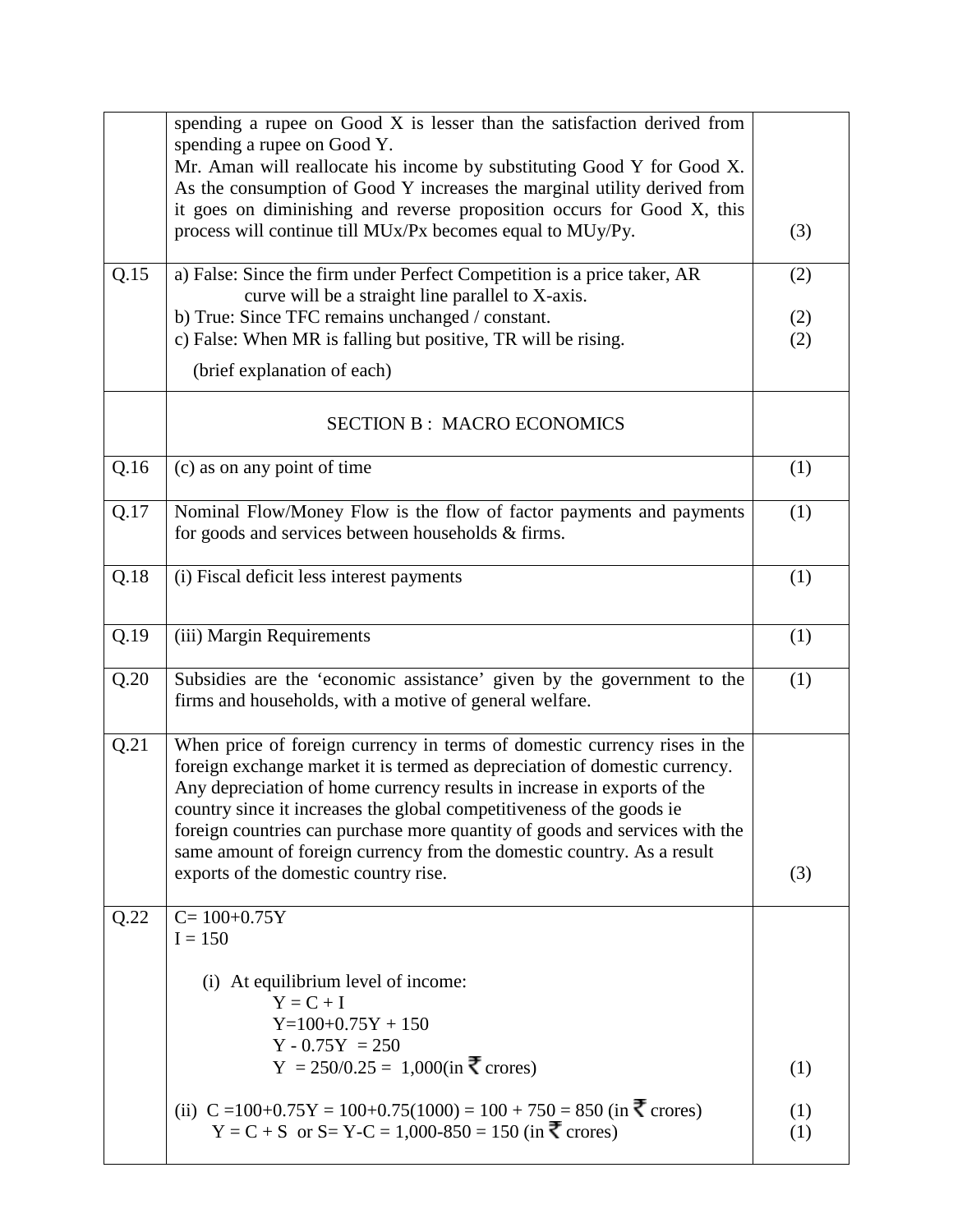|      | <b>OR</b>                                                                                                                                                                                                                                                                                                                                                                                                                                                                                                                                                                                                                                                         |                                               |
|------|-------------------------------------------------------------------------------------------------------------------------------------------------------------------------------------------------------------------------------------------------------------------------------------------------------------------------------------------------------------------------------------------------------------------------------------------------------------------------------------------------------------------------------------------------------------------------------------------------------------------------------------------------------------------|-----------------------------------------------|
|      | $C+I$ approach<br>Aggregate demand, given by $C+I$ , is the planned demand by the various<br>sectors of the economy. Whether this planned demand is realized or not<br>depends on amount of goods and services (aggregate output or Y) produced<br>in the economy. Thus it is only when planned expenditure is equal to the<br>aggregate output does the economy achieve equilibrium.<br>ie AD=Y                                                                                                                                                                                                                                                                  | $(1 \frac{1}{2})$                             |
|      | If AD>Y, inventory level with producers falls and they increase output.<br>This happens till $AD=Y$<br>Opposite happens if AD <y< td=""><td><math>(1 \frac{1}{2})</math></td></y<>                                                                                                                                                                                                                                                                                                                                                                                                                                                                                | $(1 \frac{1}{2})$                             |
| Q.23 | (a) When net current transfer from abroad are zero<br>(b) When Net Factor Income from Abroad is negative<br>(c) When intermediate consumption is zero.                                                                                                                                                                                                                                                                                                                                                                                                                                                                                                            | (1)<br>(1)<br>(1)                             |
| Q.24 | GDP doesn't account for externalities<br>Positive Externality: eg: saving commuting time due to construction of a<br>fly-over, increases welfare, GDP as an index understates welfare<br>Negative Externalities: eg: Pollution from factories, decreases welfare,<br>GDP overstates welfare                                                                                                                                                                                                                                                                                                                                                                       | (1)<br>$(1 \frac{1}{2})$<br>$(1 \frac{1}{2})$ |
| Q.25 | Balance of payments is defined as the statement of accounts of a country's<br>inflows and outflows of foreign exchange in a fiscal year.<br><b>Components of Current Account:</b><br>i) Visibles: refer to the merchandise/goods exported from or imported<br>by a country. Exports which results inflows for the country are<br>placed on the credit side whereas Imports are placed on the debit<br>side as they result into outflow of foreign exchange from the<br>country.<br>ii) Invisibles: refer to the different types of services and transfers that<br>take place between nations. They give rise to monetary receipts<br>and payments for the nation. | (1)<br>$(1\frac{1}{2})$<br>$(1 \frac{1}{2})$  |
| Q.26 | 1. Real GDP: when GDP is measured at constant prices or the base<br>year's prices is known as Real GDP. GDP at constant prices will<br>only increase when there is an increase in the flow of goods and<br>services in the economy.<br>2. Nominal GDP: when GDP is measured at the prevailing or the<br>current year's prices is known as Nominal GDP. GDP at current<br>prices may increase even if there is no increase in flow of goods and<br>services in the economy.                                                                                                                                                                                        | (1)<br>(1)                                    |
|      | Any suitable numerical example.                                                                                                                                                                                                                                                                                                                                                                                                                                                                                                                                                                                                                                   | (2)                                           |
|      | <b>OR</b><br>Precautions of Product Method:                                                                                                                                                                                                                                                                                                                                                                                                                                                                                                                                                                                                                       |                                               |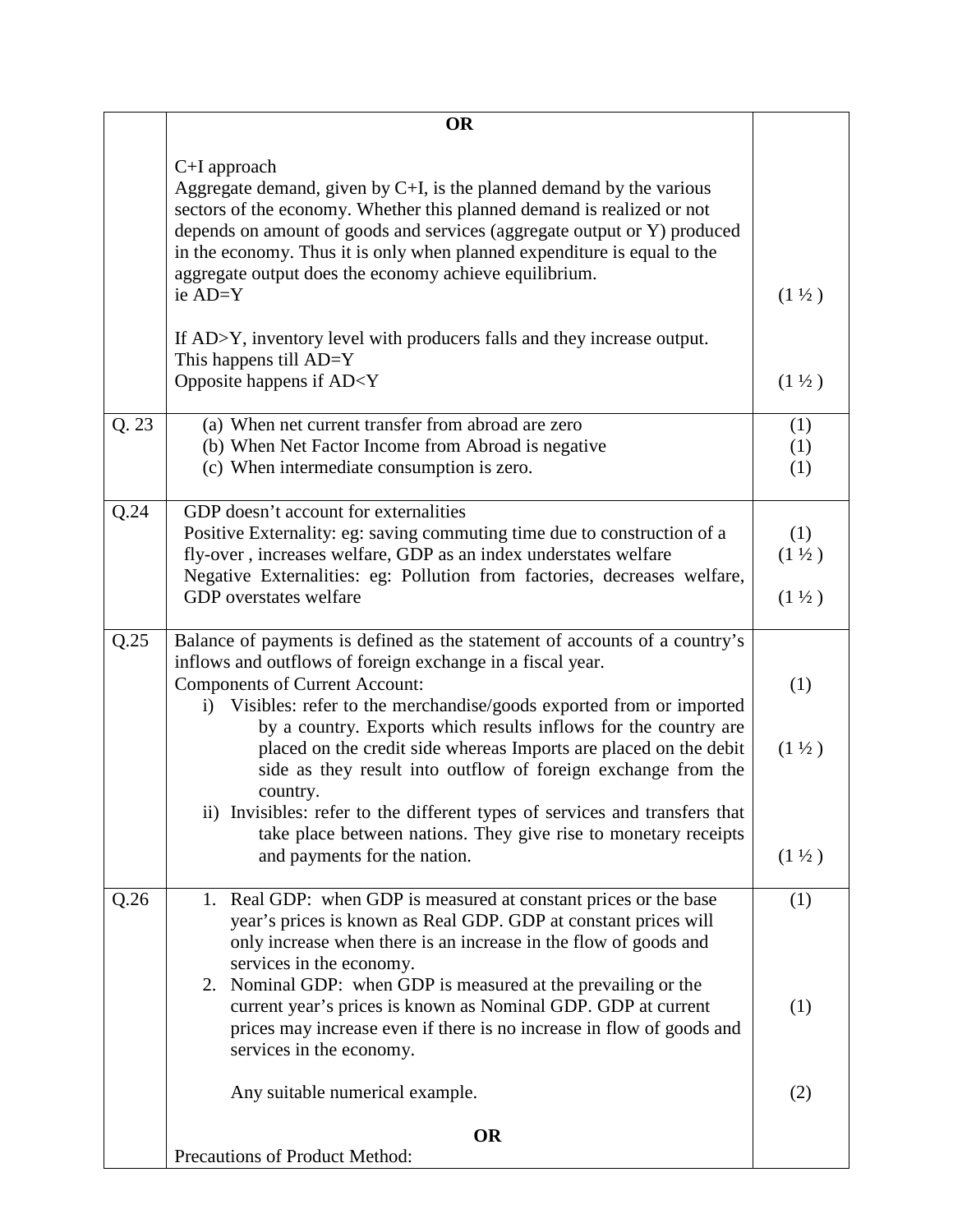|       | Avoid double counting<br>1.                                                                      |     |
|-------|--------------------------------------------------------------------------------------------------|-----|
|       | Production for self consumption should be included<br>2.                                         |     |
|       | 3. Sale of second hand goods is not to be included                                               |     |
|       | 4. Production from illegal activities is not to be included                                      |     |
|       | 5. Value of services rendered by housewives/family members is not to                             |     |
|       | be included                                                                                      |     |
|       | (any four)                                                                                       | (4) |
|       |                                                                                                  |     |
| Q. 27 | (a) The term fiscal deficit is the difference between the government's total                     |     |
|       | expenditure and its total receipts (excluding borrowing).                                        | (1) |
|       | Such borrowings are generally financed by issuing new currency which                             |     |
|       | may lead to inflation. However, if the borrowings are for infrastructural                        |     |
|       | development this may lead to capacity building and may not be inflationary.                      | (2) |
|       |                                                                                                  |     |
|       | (b) The term 'Economic Growth' refers to a sustained increase in the real                        |     |
|       | GDP of the economy OR an absolute/net increase in the total volume of                            |     |
|       | goods and services produced by an economy. This is an essential objective                        |     |
|       |                                                                                                  |     |
|       | of the government budget as the budget can be a very effective instrument                        |     |
|       | for targeting the economic growth. Can be achieved by providing tax                              |     |
|       | rebates, infrastructural stimulation etc.                                                        | (3) |
| Q.28  |                                                                                                  |     |
|       | Range of Investment Multiplier = one to infinity.                                                |     |
|       |                                                                                                  | (2) |
|       | Relation: if MPC rises, investment multiplier : positive relation,                               |     |
|       | whereas if MPS rises, investment multiplier falls: inverse relation.                             |     |
|       | (Relation to be supported by numerical examples or explanation)                                  | (4) |
|       |                                                                                                  |     |
| Q.29  | This is the most crucial function played by any central bank in the modern                       |     |
|       | times. Central Banks are supposed to regulate and control the volume and                         |     |
|       | direction of the credit by using the:                                                            |     |
|       | i) Quantitative techniques – are those techniques which influence the                            |     |
|       | quantum of credit in the economy like open market operations,                                    |     |
|       |                                                                                                  |     |
|       | bank rate policy, repo and reverse repo rate policy etc.                                         |     |
|       | ii) Qualitative techniques - or selective credit control techniques are the                      |     |
|       |                                                                                                  |     |
|       | ones which influence the direction of credit in the economy like                                 |     |
|       | margin requirements and moral suasion.                                                           |     |
|       | (brief explanation of each)                                                                      |     |
|       | <b>OR</b>                                                                                        | (6) |
|       | Creation of credit is one of the crucial functions performed by a commercial                     |     |
|       | bank in modern times. The commercial bank is responsible for putting                             |     |
|       | money (produced/created by central bank) in circulation through the                              |     |
|       |                                                                                                  |     |
|       | process of credit creation or the lending process.                                               |     |
|       |                                                                                                  | (3) |
|       | Numerical Illustration, may be based on the following assumptions:                               |     |
|       | There is only one bank in the economy.<br>i.                                                     |     |
|       | Initial deposits are say $\bar{\mathbf{\mathcal{F}}}$ 10,000 crores and the legal reserve<br>ii. |     |